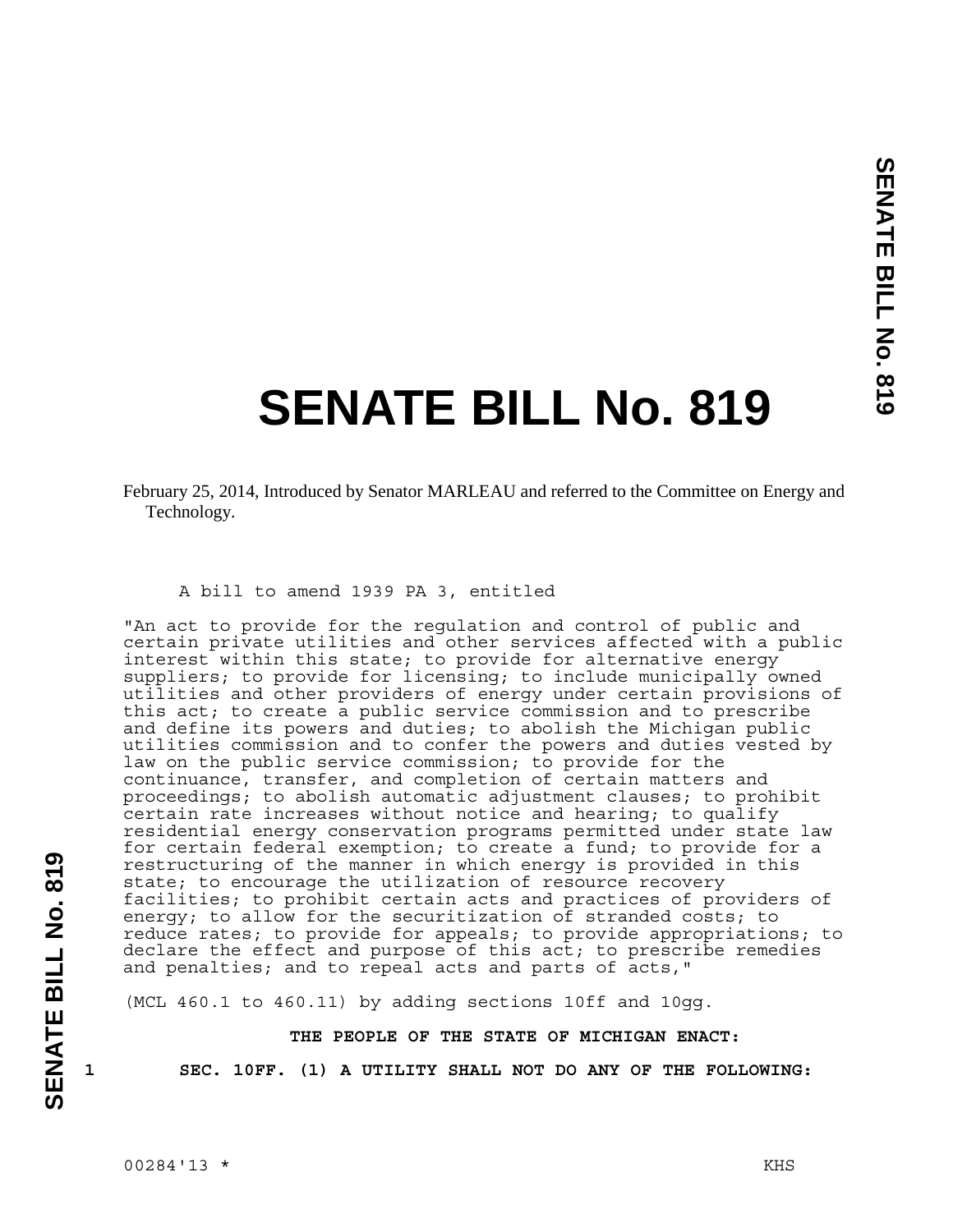**1 (A) MAKE UTILITY SERVICE TO A RESIDENTIAL CUSTOMER CONTINGENT 2 ON THE INSTALLATION OF AN ADVANCED METER OR USE OF AN ADVANCED 3 METER FUNCTION.** 

**4 (B) OFFER OR PROVIDE A RATE DISCOUNT, METER PRICE DISCOUNT, 5 REBATE, BONUS, OR OTHER INCENTIVE TO A RESIDENTIAL CUSTOMER FOR 6 REQUESTING OR ACCEPTING THE INSTALLATION OF AN ADVANCED METER OR 7 USE OF AN ADVANCED METER FUNCTION.** 

**8 (C) IMPOSE ANY DISINCENTIVE ON A RESIDENTIAL CUSTOMER FOR NOT 9 REQUESTING OR ACCEPTING THE INSTALLATION OF AN ADVANCED METER OR 10 USE OF AN ADVANCED METER FUNCTION.** 

**11 (D) CONDUCT A COMMUNITY INSTALLATION PROGRAM DURING A 12 MORATORIUM ON A COMMUNITY INSTALLATION PROGRAM ADOPTED BY 13 RESOLUTION OF THE GOVERNING BODY OF THE LOCAL UNIT OF GOVERNMENT.** 

**14 (E) INSTALL AN ADVANCED METER AT A RESIDENCE UNLESS THE 15 RESIDENTIAL CUSTOMER HAS EXPRESSLY REQUESTED AN ADVANCED METER OR, 16 AT LEAST 30 DAYS BEFORE THE INSTALLATION, THE UTILITY NOTIFIED THE 17 RESIDENTIAL CUSTOMER OF THE UTILITY'S INTENTION TO INSTALL AN 18 ADVANCED METER AND THE CUSTOMER HAS NOT OPTED OUT. THE UTILITY 19 SHALL MAIL THE NOTICE TO THE CUSTOMER AND PLACE A COPY OF THE 20 NOTICE AT A CONSPICUOUS PLACE ON THE CUSTOMER'S PROPERTY. THE 21 UTILITY SHALL KEEP A COPY OF EACH MAILED NOTICE ON FILE FOR REVIEW 22 BY THE CUSTOMER OR THE COMMISSION. THE NOTICES SHALL MEET ALL OF 23 THE FOLLOWING REQUIREMENTS:** 

**24 (***i***) INCLUDE THE CUSTOMER'S ADDRESS.** 

**25 (***ii***) STATE THAT THE UTILITY INTENDS TO INSTALL AN ADVANCED 26 METER AT THE CUSTOMER'S RESIDENCE.** 

**27 (***iii***) DESCRIBE THE ADVANCED METER AND THE FUNCTIONS THAT THE** 

## 00284'13 \* KHS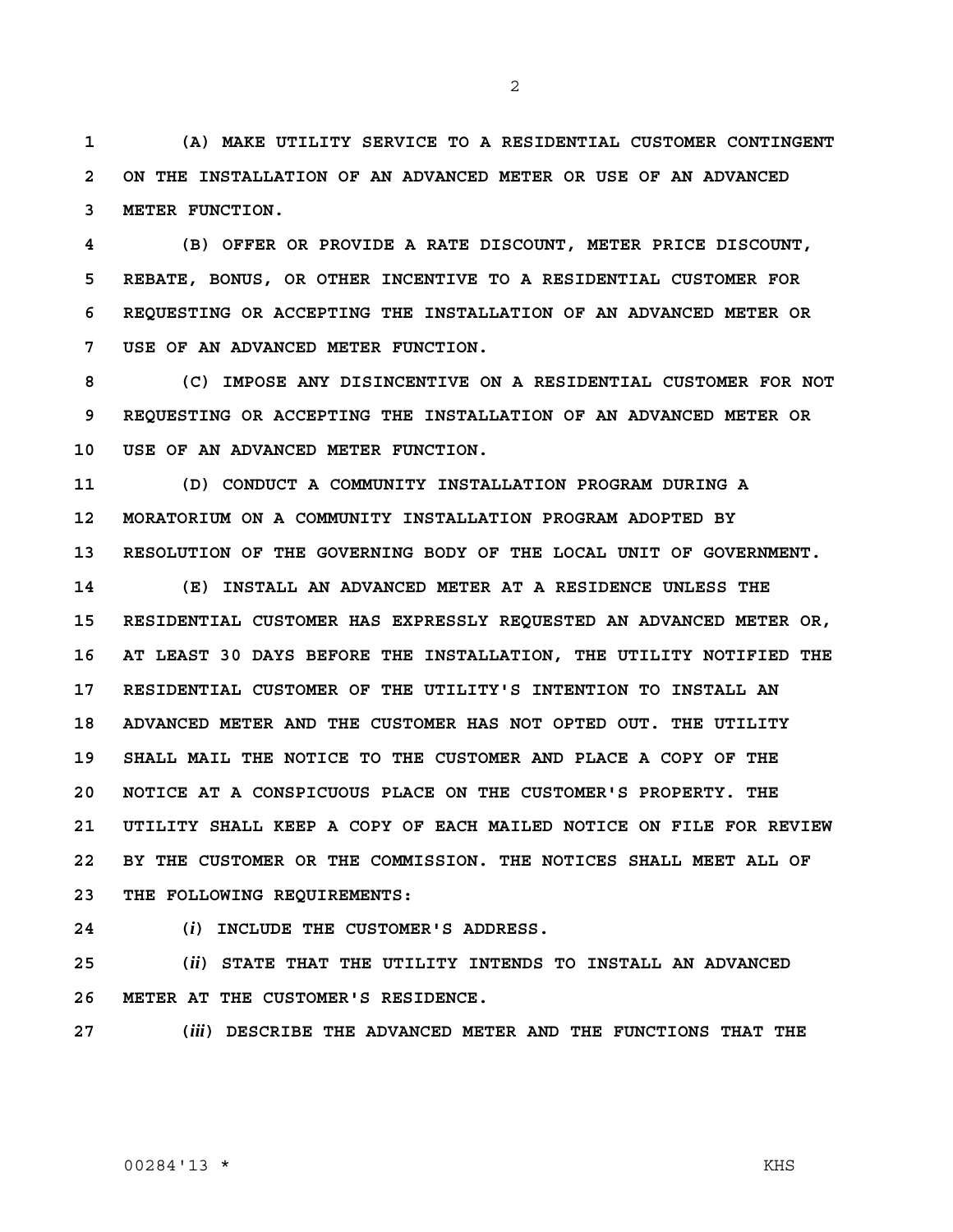**1 ADVANCED METER IS CAPABLE OF PERFORMING.** 

**2 (***iv***) EXPLAIN THE PROCESS FOR A CUSTOMER TO OPT OUT OF 3 INSTALLATION OF AN ADVANCED METER OR USE OF AN ADVANCED METER 4 FUNCTION.** 

**5 (F) OBTAIN DATA FROM AN ADVANCED METER MORE THAN ONCE PER 6 MONTH, UNLESS REQUESTED BY A CUSTOMER.** 

**7 (2) A UTILITY SHALL MAIL TO A CUSTOMER WHO HAS FORMALLY OPTED 8 OUT OF INSTALLATION OF AN ADVANCED METER OR USE OF AN ADVANCED 9 METER FUNCTION AN ACKNOWLEDGMENT OF THE UTILITY'S RECEIPT OF THE 10 CUSTOMER'S DECISION. A RESIDENTIAL CUSTOMER WHO HAS NOT OPTED OUT 11 OF INSTALLATION OF A FIRST GENERATION ADVANCED METER OR AN ADVANCED 12 METER FUNCTION MAY OPT OUT OF THE INSTALLATION OF A SUBSEQUENT 13 GENERATION ADVANCED METER OR AN ADVANCED METER FUNCTION THAT WAS 14 NOT DESCRIBED IN THE NOTICE REQUIRED TO BE GIVEN UNDER SUBSECTION 15 (1)(E) BEFORE THE CUSTOMER'S CURRENT ADVANCED METER WAS INSTALLED.** 

**16 (3) IF A RESIDENTIAL CUSTOMER CURRENTLY HAS A METER THAT IS 17 NOT AN ADVANCED METER AND CONSPICUOUSLY POSTS ON OR NEAR THE METER 18 A NOTICE NOT TO INSTALL AN ADVANCED METER, THE UTILITY SHALL, 19 PROMPTLY AFTER THE NOTICE COMES TO THE ATTENTION OF A 20 REPRESENTATIVE OF THE UTILITY AND IN THE MANNER PROVIDED IN 21 SUBSECTION (1)(E), NOTIFY THE CUSTOMER HOW THE CUSTOMER CAN OPT OUT 22 OF THE INSTALLATION OR USE OF AN ADVANCED METER.** 

**23 (4) WITHIN 15 DAYS AFTER RECEIVING A RESIDENTIAL CUSTOMER'S 24 REQUEST THAT AN ADVANCED METER BE REMOVED FROM THE CUSTOMER'S 25 RESIDENCE, THE UTILITY SHALL REMOVE THE ADVANCED METER AND REPLACE 26 IT WITH A METER THAT IS NOT AN ADVANCED METER. THE UTILITY MAY 27 CHARGE A 1-TIME ALL-INCLUSIVE FEE, NOT TO EXCEED \$50.00, TO REMOVE**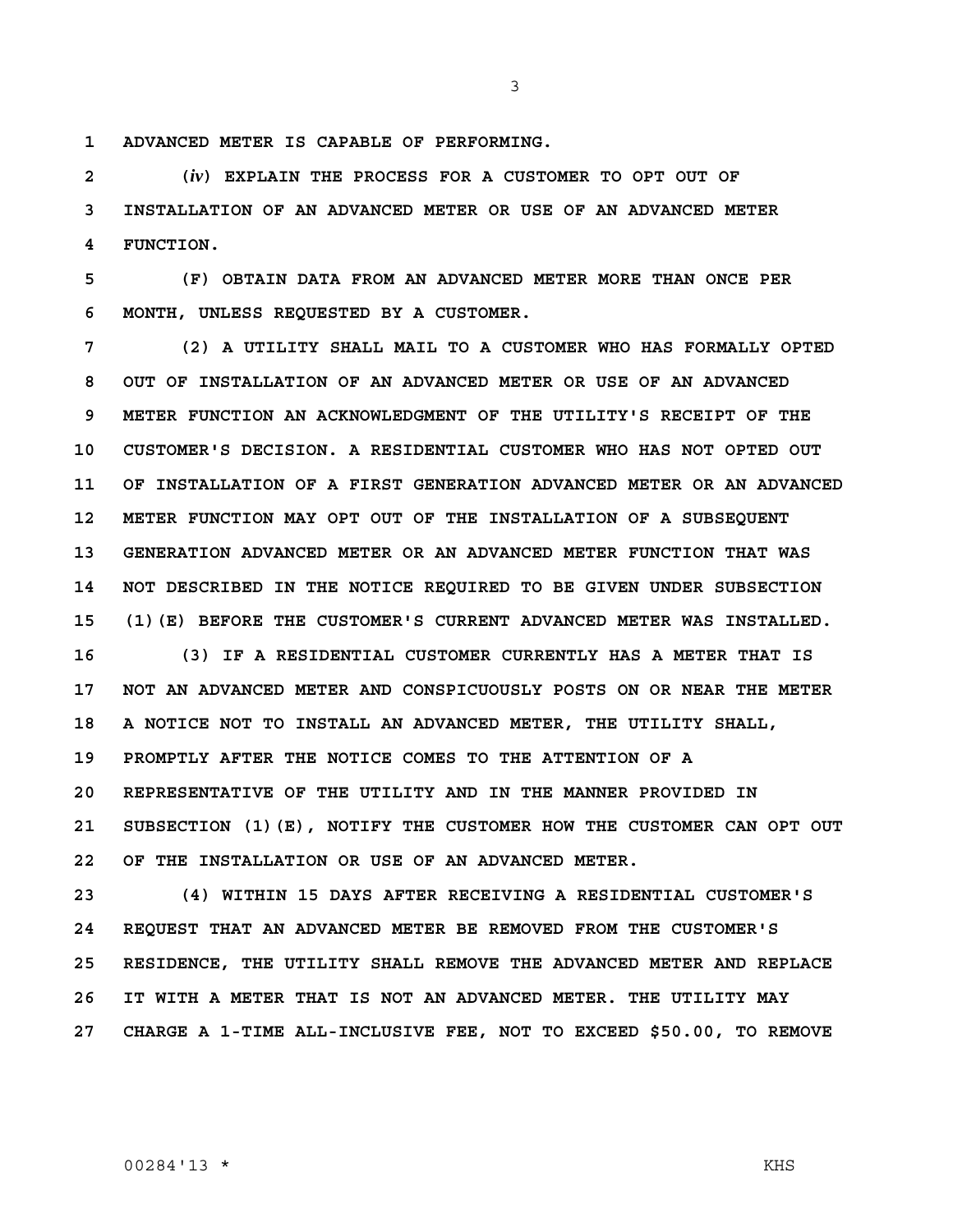**1 AND REPLACE THE ADVANCED METER. HOWEVER, THE UTILITY SHALL NOT 2 CHARGE A FEE IF THE UTILITY HAS VIOLATED THIS SECTION OR SECTION 3 10GG WITH RESPECT TO THE CUSTOMER.** 

4

**4 (5) THE COMMISSION SHALL ISSUE A REPORT EACH YEAR TO THE HOUSE 5 AND SENATE STANDING COMMITTEES WITH OVERSIGHT OF PUBLIC UTILITIES 6 ISSUES OUTLINING UTILITIES' COMPLIANCE WITH THIS SECTION AND 7 SECTION 10GG.** 

**8 (6) AS USED IN THIS SECTION AND SECTION 10GG:** 

**9 (A) "ADVANCED METER" MEANS A METER OR OTHER DEVICE THAT, 10 THROUGH THE USE OF EQUIPMENT OWNED OR LEASED BY THE UTILITY OR ITS 11 AGENT, MEETS 1 OR MORE OF THE FOLLOWING REQUIREMENTS:** 

**12 (***i***) IS CAPABLE OF MEASURING, RECORDING, OR SENDING UTILITY 13 CUSTOMER DATA BY USE OF COMMON RADIO WAVES OR IN ANY OTHER WIRELESS 14 MANNER.** 

**15 (***ii***) ALLOWS 2-WAY COMMUNICATIONS SUITED FOR DEMAND-RESPONSE 16 PROGRAMS.** 

**17 (***iii***) ALLOWS FOR A UTILITY'S CONTROL OF A RESIDENTIAL 18 THERMOSTAT.** 

**19 (B) "COMMUNITY INSTALLATION PROGRAM" MEANS A PROGRAM TO 20 INSTALL ADVANCED METERS FOR A SIGNIFICANT NUMBER OF RESIDENTIAL 21 CUSTOMERS OF A LOCAL UNIT OF GOVERNMENT, EITHER AT 1 TIME OR IN 22 PHASES.** 

**23 (C) "UTILITY" MEANS A PERSON THAT SELLS NATURAL GAS,** 

**24 ELECTRICITY, OR OTHER ENERGY TO RETAIL CUSTOMERS IN THIS STATE AND 25 EITHER SELLS THE NATURAL GAS, ELECTRICITY, OR OTHER ENERGY AT RATES 26 REGULATED BY THE COMMISSION OR IS OWNED BY A MUNICIPALITY.** 

**27 SEC. 10GG. (1) A RESIDENTIAL CUSTOMER'S ENERGY USE DATA ARE**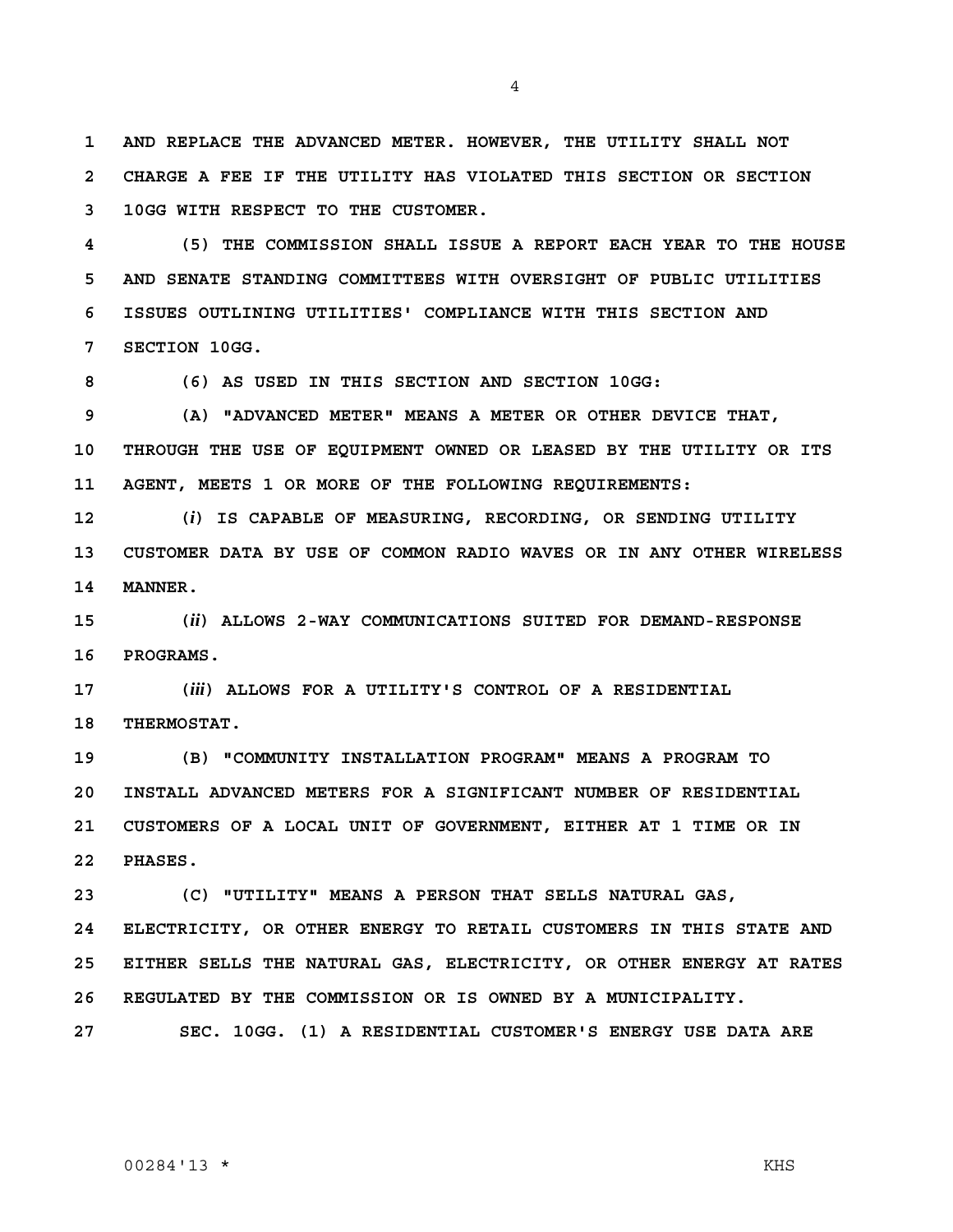**1 CONFIDENTIAL AND SHALL NOT BE SOLD, RENTED, SHARED, OR OTHERWISE 2 DISCLOSED BY A UTILITY EXCEPT TO OR WITH THE EXPRESS CONSENT OF THE 3 RESIDENTIAL CUSTOMER. HOWEVER, A UTILITY MAY REPORT GENERIC DATA 4 RELATING TO ELECTRIC VEHICLE CHARGING TO THE DEPARTMENT OF TREASURY 5 IF OTHERWISE AUTHORIZED BY LAW.** 

**6 (2) A UTILITY SHALL NOT MAKE THE INSTALLATION OF AN ADVANCED 7 METER FOR A RESIDENTIAL CUSTOMER OR THE CUSTOMER'S USE OF CERTAIN 8 ADVANCED METER FUNCTIONS CONTINGENT ON A SECONDARY, INDEPENDENT 9 DECISION BY THE CUSTOMER PERTAINING TO DATA SHARING OR OTHER 10 ADVANCED METER FUNCTIONS.** 

**11 (3) A UTILITY SHALL ENSURE THAT ANY DATA FROM AN ADVANCED 12 METER COMMUNICATED BY WIRELESS NETWORKING TECHNOLOGY ARE ENCRYPTED 13 SO THAT THE DATA CANNOT BE INTERCEPTED BY A WIRELESS DEVICE OTHER 14 THAN A WIRELESS DEVICE USED BY THE UTILITY. A UTILITY SHALL NOT 15 COMMUNICATE BY WIRELESS NETWORKING TECHNOLOGY METER USE DATA THAT 16 INCLUDE A RESIDENTIAL CUSTOMER'S NAME, SOCIAL SECURITY NUMBER, 17 ADDRESS, OR OTHER IDENTIFYING INFORMATION EXCEPT FOR A CUSTOMER 18 IDENTIFICATION NUMBER THAT IS ASSIGNED BY THE UTILITY. THE CUSTOMER 19 IDENTIFICATION NUMBER SHALL BE ASSIGNED IN A MANNER THAT INCLUDES 20 SAFEGUARDS TO PREVENT A WIRELESS DEVICE NOT OWNED BY THE UTILITY 21 FROM LINKING THE NUMBER WITH A PARTICULAR CUSTOMER.** 

**22 (4) A UTILITY SHALL NOT POST A RESIDENTIAL CUSTOMER'S ENERGY 23 USE DATA OR BILL ON THE INTERNET, EXCEPT OVER A SECURED TRANSFER 24 PROTOCOL OR SIMILAR SECURED CONNECTION THAT USES 1 OR MORE 25 ADDITIONAL SECURITY MEASURES, SUCH AS A CUSTOMER-SELECTED PASSWORD, 26 TO ENSURE THAT ONLY THE RESIDENTIAL CUSTOMER CAN ACCESS THE 27 INFORMATION. ENERGY USAGE DATA FOR SPECIFIC RESIDENTIAL CUSTOMERS**